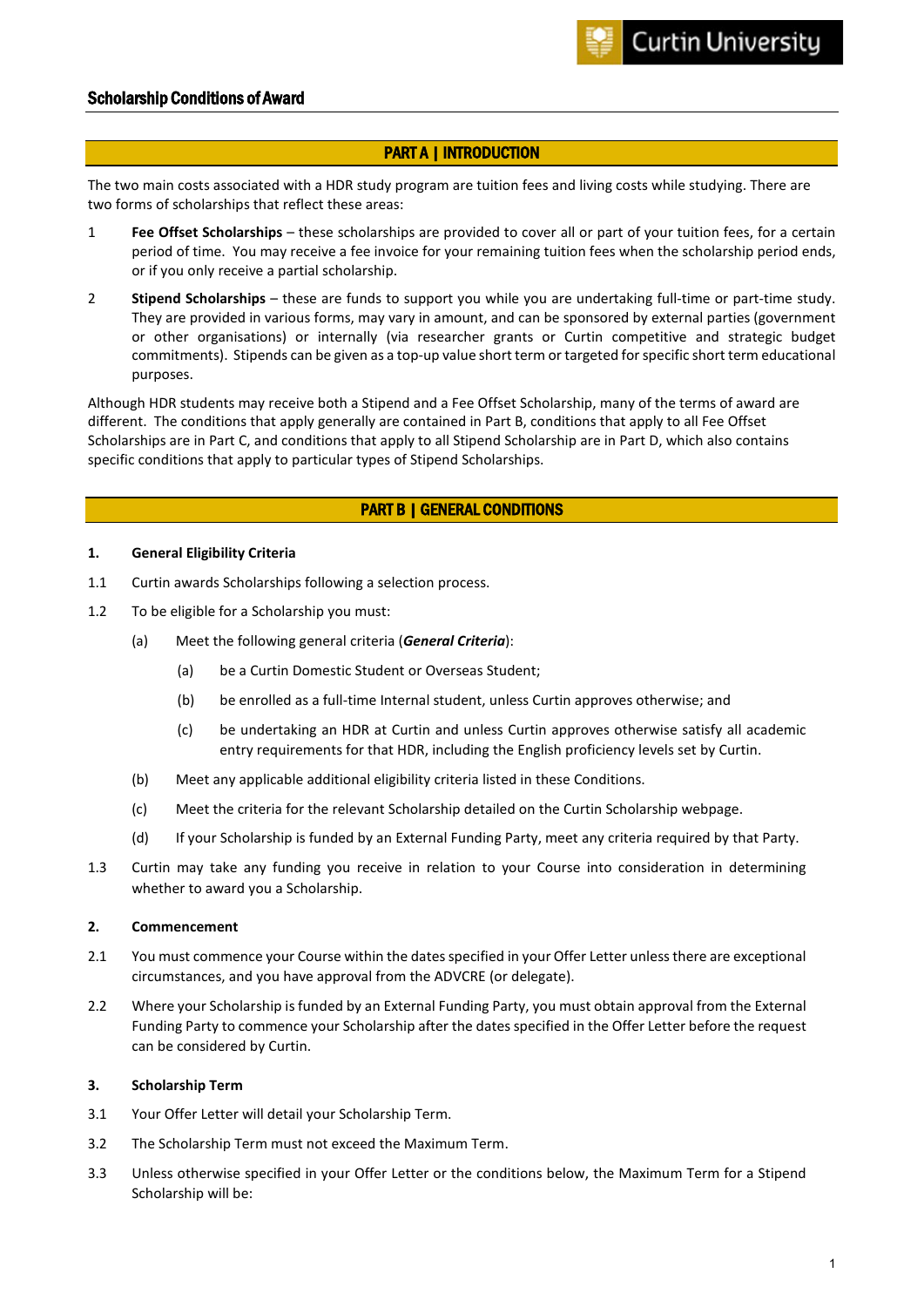# **Curtin University**

- (a) 3 years full-time equivalent study if enrolled in a Research Doctorate (6 years if enrolled part-time); or
- (b) 2 years full-time equivalent study if enrolled in a Masters (4 years if enrolled part-time),

calculated from the date you enrol in the Course.

- 3.4 Unless otherwise specified in your Offer Letter, the Maximum Term for a Fee Offset Scholarship will be:
	- (a) 4 years full-time equivalent study if enrolled in a Research Doctorate (8 years if enrolled part-time); or
	- (b) 2 years full-time equivalent study if enrolled in a Masters (4 years if enrolled part-time),

calculated from the date you enrol in the Course.

- 3.5 The Maximum Term will be reduced by any period of study you undertook towards your Course before the start of the Scholarship.
- 3.6 The Maximum Term will be increased by periods of additional paid sick leave, parental leave or any leave of absence approved by Curtin.

# **4. Employment**

- 4.1 You are not required to undertake employment during the Scholarship Term.
- 4.2 Curtin expects full-time Recipients to dedicate four days a week to study.
- <span id="page-1-0"></span>4.3 To support that, you may undertake no more than 8 hours per week of paid employment (including fractional-time or casual academic-equated appointments), unpaid work, or service on Curtin committees, between the work hours of 9am to 5pm, Monday to Friday (excluding Curtin holidays).
- 4.4 You may apply to the ADVCRE for approval to exceed the limits in claus[e 4.3](#page-1-0) if you are a part-time Scholarship Recipient.
- 4.5 There is no limit on the income you can receive from employment which is unrelated to your research topic. You should seek independent taxation advice relating to any employment.

# **5. Funding outside the Scholarship**

- 5.1 You may obtain funds for:
	- (a) fieldwork, equipment or other expenses not covered by your Scholarship; and
	- (b) overseas travel costs, internships from other Australian Government awards or any other source.
- 5.2 Any additional funding you obtain in relation to your Course may affect whether your Scholarship is exempt from tax.

# **6. Approval of a Part-time Scholarship**

- 6.1 You may request to undertake your Scholarship part-time by applying in writing to the ADVCRE. In approving a part-time Scholarship, Curtin must be satisfied (in its discretion) that you have an exceptional circumstance which limits your capacity to undertake full-time study, such as:
	- (a) carer responsibilities for children, any invalid or disabled spouse, child or parent; or
	- (b) a medical condition, which limits your capacity to undertake full-time study (supported by medical certification); or
	- (c) other grounds in the discretion of the ADVCRE.
- 6.2 Employment or intention to commence employment does not constitute definitive grounds for approval of a part-time Scholarship.
- 6.3 If your Scholarship is funded by an External Funding Party, you must obtain approval to undertake part-time study from the External Funding Party before the ADVCRE will consider your request.
- 6.4 Recipients approved to study part-time: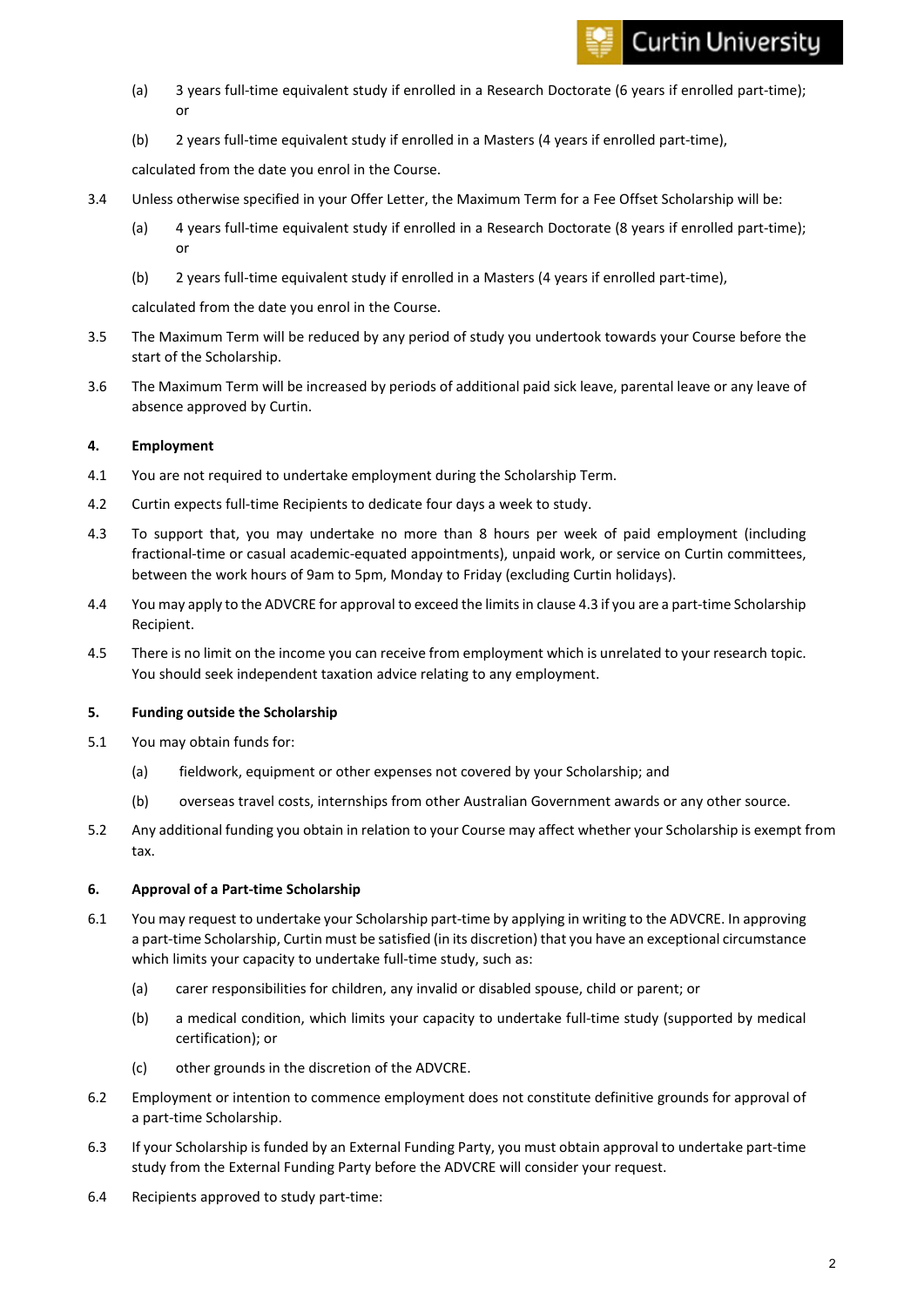- (a) may have their Scholarship Term varied and Curtin will issue the change in a new Offer Letter; and
- (b) may revert to full-time study at any time with Curtin's permission.
- 6.5 Onshore Overseas Students will only be permitted to undertake a part-time Scholarship if your visa conditions allow it.
- 6.6 You will need to consider the feasibility of meeting the Milestones of your Course before requesting to undertake your Scholarship part-time. Changes to your proposed research work plan, additional approvals, and revisions of your Milestones may be required. These may be considered by the ADVCRE in determining whether to approve the request to study part-time.

### **7. Suspension of Scholarship**

- <span id="page-2-0"></span>7.1 You may apply for a suspension of your Scholarship for up to 12 months. The approval of suspensions will be at Curtin's discretion, but you will not normally be allowed to suspend your Scholarship before you achieve Milestone 1 of your Course.
- 7.2 If your Scholarship is funded by an External Funding Party, you must obtain approval to suspend your Scholarship from the External Funding Party before Curtin will consider your request.
- <span id="page-2-1"></span>7.3 In exceptional circumstances, you may apply for a suspension of your Scholarship beyond 12 months. The approval of suspensions will be at Curtin's discretion, provided that the ADVCRE is satisfied that there are exceptional circumstances beyond your control that warrant a further suspension of the Scholarship.
- 7.4 You will need to consider the feasibility of meeting the Milestones of your Course before applying for an approved suspension. Changes to your proposed research work plan, additional approvals, and revisions of your Milestones may be required. These may be considered by the ADVCRE in determining whether to approve your application.
- 7.5 Where relevant, periods of suspension approved pursuant to claus[e 7.1](#page-2-0) or [7.3](#page-2-1) will be covered by a Leave of Absence.
- 7.6 Curtin may suspend your Scholarship without an application for approval by you if you have:
	- (a) been placed on Conditional status by Curtin, and have failed to meet those conditions within the specified timeframe;
	- (b) failed to obtain approval for overseas travel that is required for your Course;
	- (c) failed to resume study at Curtin on the return date specified after a period of approved research offcampus or outside Australia as detailed in clause [8;](#page-2-2) or
	- (d) obtained support or funding for your Course from another organisation within the higher education sector.
- 7.7 Your Scholarship may be suspended while you still have an enrolment load.
- 7.8 Scholarship payments that you receive during the suspension period are overpayments made in error and will be dealt with in accordance with clause [24.](#page-7-0) If you are re-instated to Good Standing, Curtin may (in its discretion) not require you to reimburse Curtin for a payment made during the suspension period.
- 7.9 A period of suspension may not extend your Scholarship Term.

#### <span id="page-2-2"></span>**8. Research off-campus and outside Australia**

- 8.1 Curtin may approve you conducting up to 12 months of your research off-campus if:
	- (a) the research is essential for completion of the thesis;
	- (b) you have undertaken appropriate risk management, with assistance from your supervisor;
	- (c) you have arranged for adequate supervision;
	- (d) you remain enrolled at Curtin;
	- (e) the candidacy has been approved and the appropriate ethics clearance has been obtained; and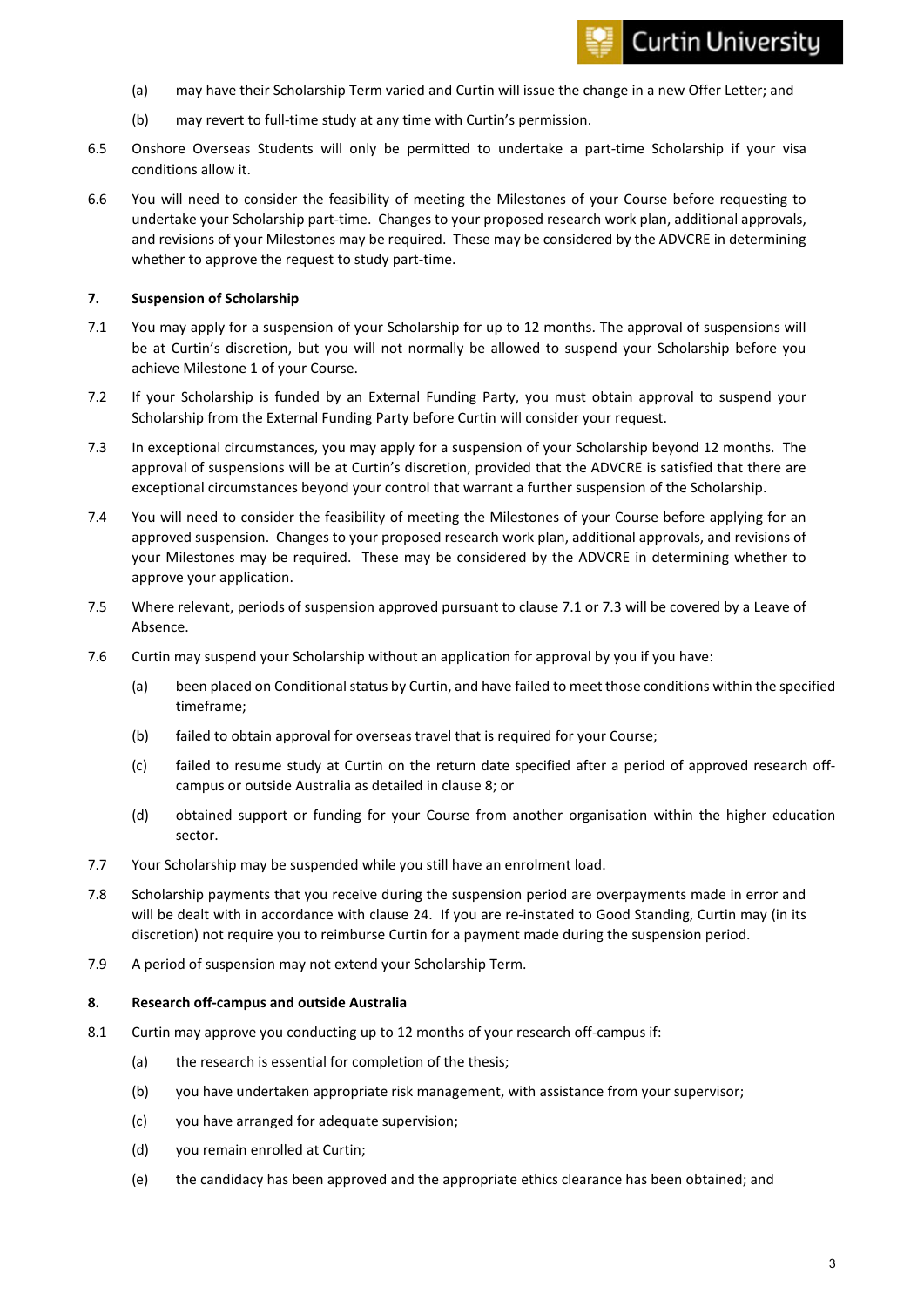# **Curtin University**

- (f) where the research will be conducted outside of Australia, Curtin is satisfied that all foreign interference and foreign arrangements legislation and requirements have been and will continue to be met.
- 8.2 You must obtain approval from your School to conduct more than 12 months of your research off-campus.
- 8.3 The ADVCRE must approve any part-time Recipients seeking to conduct research outside of Australia.
- 8.4 If you are an Overseas Student Recipient on a student visa and wish to conduct research outside of Australia, you must contact Student Services, International Student Visas to seek advice to ensure that your student visa remains valid for your return to Australia.

# **9. Research at other organisations**

Curtin may approve you conducting research at organisations outside the higher education sector provided that:

- (a) adequate support, supervision, training, and research freedom is available at the other organisation;
- (b) research occurs on the understanding that Curtin is still responsible for you under the Scholarship; and
- (c) research occurs subject to any other conditions imposed by Curtin (including in relation to ethics approvals, intellectual property allocation, and a requirement for an agreement to be entered into between Curtin and the organisation).

# **10. Termination of Scholarship**

- 10.1 The Scholarship will end on the day you submit your thesis for examination, when terminated in accordance with clause [10.2](#page-3-0) below, or at the end of the Scholarship Term, whichever is earlier.
- <span id="page-3-0"></span>10.2 Curtin may terminate your Scholarship before the end of the Scholarship Term if:
	- (a) You cease to meet the eligibility criteria for the Scholarship, other than during an approved period of suspension of the Scholarship or during a Leave of Absence.
	- (b) You fail to comply with a requirement of your Scholarship or Course contained in any Curtin Policies and Procedures.
	- (c) In Curtin's opinion, or in the opinion of any External Funding Party responsible for funding the Scholarship, you are not carrying out the Course with competence and diligence or in accordance with your Offer Letter.
	- (d) Curtin has suspended your Scholarship and you fail to demonstrate progress towards being reinstated to Good Standing within a reasonable time frame.
	- (e) You withdraw from the Course.
	- (f) You are found guilty of misconduct in accordance with *Statute No. 10 – Student Discipline* and associated Rules.
	- (g) You have provided false or misleading information in relation to your Scholarship.
	- (h) You do not resume study at the conclusion of a Leave of Absence or period of suspension or extend the Leave of Absence or period of suspension.
	- (i) You do not resume study at Curtin on the date specified for return after a period of approved research off-campus.
	- (j) You cease to be a full-time student when Curtin's approval has not been obtained to hold the Scholarship on a part-time basis.
	- (k) You die or become incapable of continuing the Course.

# **11. Confidentiality**

Curtin's deliberations and decisions relating to the allocation, selection and award of Scholarships are confidential.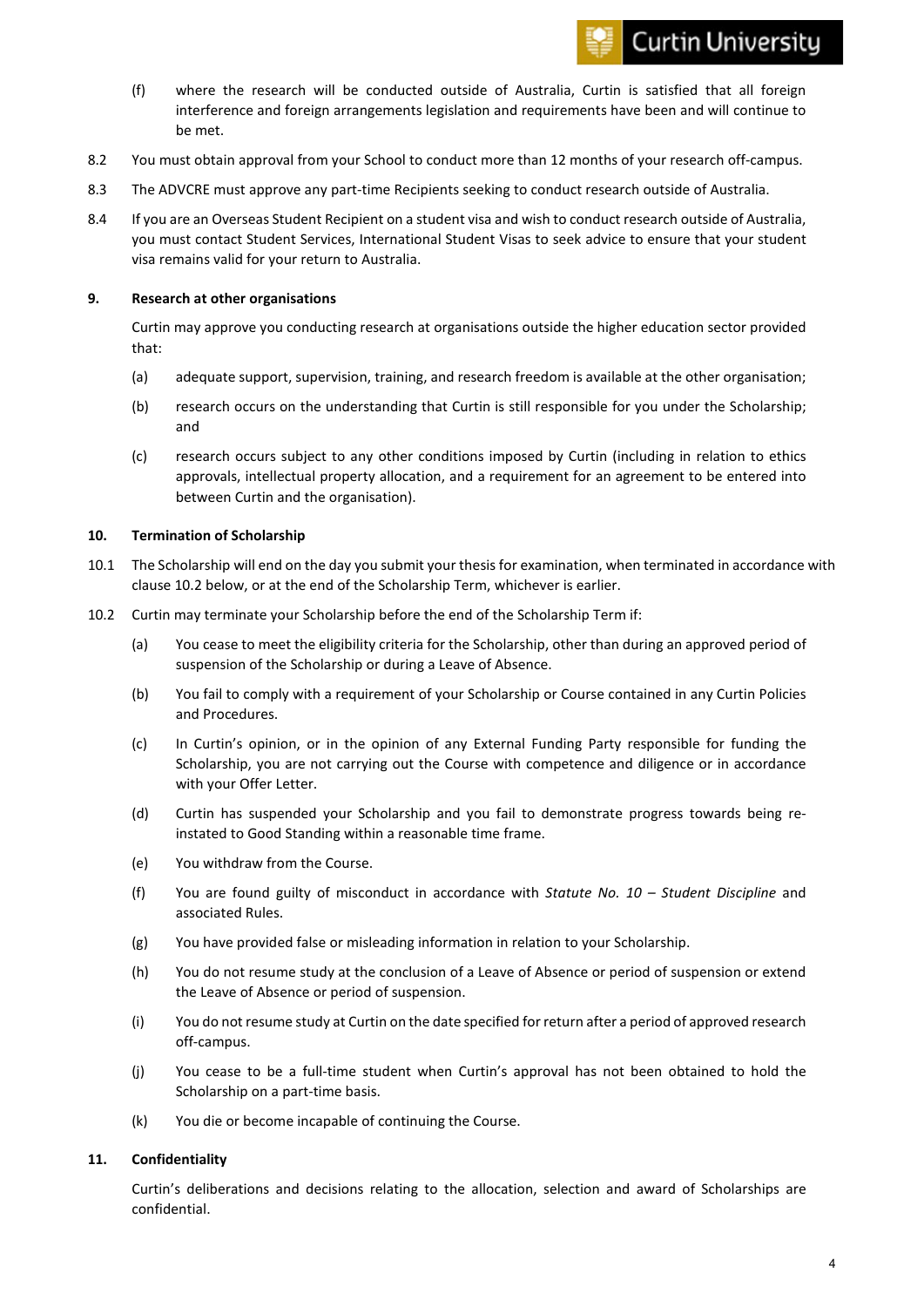

#### **12. Advice**

Curtin recommends that you seek your own independent taxation and legal advice regarding the Scholarship, intellectual property, and other contractual arrangements with Curtin and any other external parties.

#### **13. Variation of Conditions**

Curtin may vary these Conditions from time to time. The varied Conditions will apply to you.

# **14. Provision of False or Misleading Information**

If Curtin knows or believes that you have provided false or misleading information in relation to the Scholarship, Curtin may immediately:

- (a) re-assess your Scholarship entitlements or terminate your Scholarship; and
- (b) where relevant, notify the Department of Education and Training or Department of Immigration and Border Protection of the suspected inaccuracy and provide where requested, a copy of your application and any other relevant information.

#### **15. Curtin Obligations**

- 15.1 Curtin will administer the Scholarship in accordance with its policies and procedures.
- 15.2 Curtin will abide by the Australian Code for the Responsible Conduct of Research.
- 15.3 You have a right to appeal Curtin's decisions. Curtin will advise you of appropriate appeal mechanisms for resolution of any disputes which might arise in relation to these Conditions or the Scholarship.

#### **16. Recipient Obligations**

- 16.1 You acknowledge and agree to:
	- (a) Diligently and to the best of your ability apply yourself to the successful completion of your Course.
	- (b) Abide by Curtin Policies and Procedures.
	- (c) Abide by the Australian Code for the Responsible Conduct of Research.
	- (d) Provide all reports required by Curtin including an annual progress report submitted through the Graduate Research School. If Curtin does not consider that progress to be satisfactory, you may be placed on Conditional status, or your Scholarship may be terminated.
	- (e) If relevant, abide by the National Health and Medical Research and Australian Research Council Codes on Human and Animal Research and decisions of Curtin's Safety and Ethics committees.
- 16.2 You must advise Curtin within 10 working days in writing if you:
	- (a) Leave Australia other than during a Leave of Absence, approved period of suspension, or approved annual leave, for reasons other than approved overseas study.
	- (b) Discontinue full-time study.
	- (c) Are absent from full-time study for a period of 10 working days or longer without prior approval.
	- (d) Receive additional income, surplus to your Scholarship, in relation to your Course or which is for the purpose of supporting general living costs.

# PART C | FEE OFFSET SCHOLARSHIPS

The following conditions apply to Fee Offset Scholarships and take precedence over the General Conditions in Part B to the extent of any inconsistency.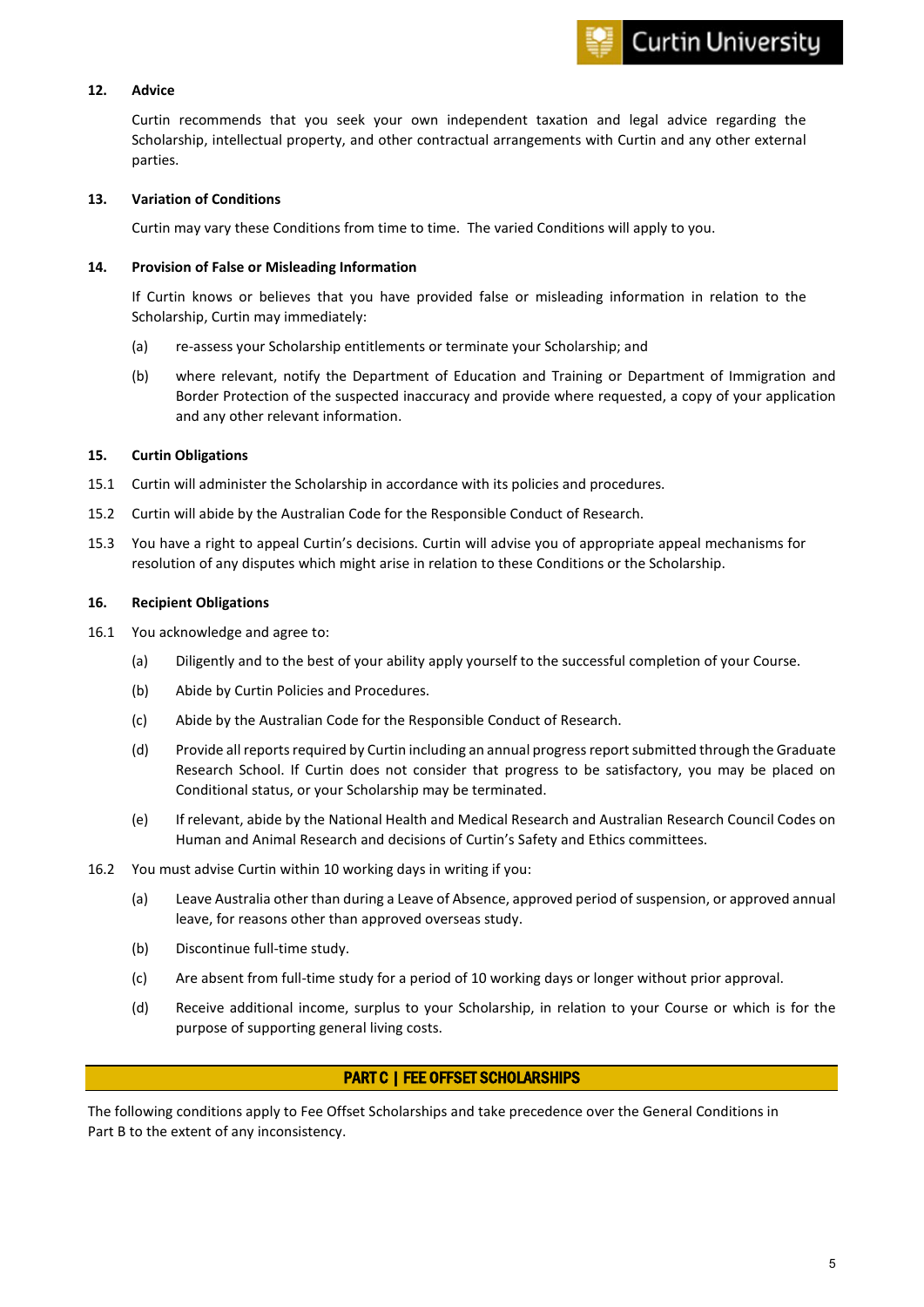#### **17. Additional Eligibility Criteria – Fee Offset Scholarships**

- 17.1 To be eligible for a Fee Offset Scholarship, the following eligibility criteria apply in addition to the General Criteria:
	- (a) You must be enrolled in an area of research that Curtin has the capacity and resources to supervise.
	- (b) For an Overseas Student, you must be enrolled in one of Curtin's areas of research concentration, where Curtin has concentrated its research resources and attracted external funding.
	- (c) If you are an Overseas Student without a concurrent Stipend Scholarship, you must be able to show you have the capacity to support your living costs while resident in Australia. This will be assessed on a case-by-case basis.
	- (d) If you have previously held an Australian Agency for International Development (**AusAID**) scholarship within the 2 years prior to the commencement of the Fee Offset Scholarship, AusAID must approve your return to Australia for your Course.

# **18. Fee Offset Scholarship value**

- 18.1 The value of your Fee Offset Scholarship will be defined in your Offer Letter. The value may be expressed as a percentage of your annual tuition fees that will be offset, or as a fixed amount. The value of your Scholarship may vary in different years of your Course.
- 18.2 Domestic Students currently receive Federal Government support for their fee offsets for the Maximum Term under the RTP Fee Offset Scholarship. The conditions that apply to all RTP Scholarships are contained in Part D.
- 18.3 Curtin may offer, at its discretion, additional Fee Offset Scholarships to Domestic and Overseas Students after the Maximum Term.
- 18.4 Tuition fees for HDR enrolled students vary across courses and are generally calculated based on EFTSL consumed. If you enrol in additional course work units, these may attract fees that are not offset by your Scholarship.
- 18.5 You may receive a concurrent Stipend Scholarship to undertake your Course.

#### **19. Transfer of Course**

Fee Offset Scholarships may not be transferred to another university or course unless otherwise approved by the ADVCRE.

# PART D | STIPEND SCHOLARSHIPS

#### **STIPEND SCHOLARSHIP GENERAL CONDITIONS**

#### <span id="page-5-0"></span>**20. Value of Scholarship**

- 20.1 The value of the Scholarship and manner and timing of its disbursement will be detailed in your Offer Letter.
- 20.2 Stipend Scholarships administered by Curtin may be tax exempt in Australia if the Recipient is enrolled fulltime and is able to have funds transferred to an active Australian bank account. Curtin encourages all Recipients to get independent taxation advice.
- 20.3 Part-time Recipients are only entitled to the approved part-time stipend or allowance rates and are not exempt from taxation.

#### **21. Completion Scholarship**

- 21.1 If you are receiving a Stipend Scholarship and making satisfactory progress, you may apply to Curtin for a Completion Scholarship where your study will exceed the Maximum Term.
- 21.2 You must submit your application for a Completion Scholarship no earlier than 6 months and no later than 1 month before the end of the Scholarship Term.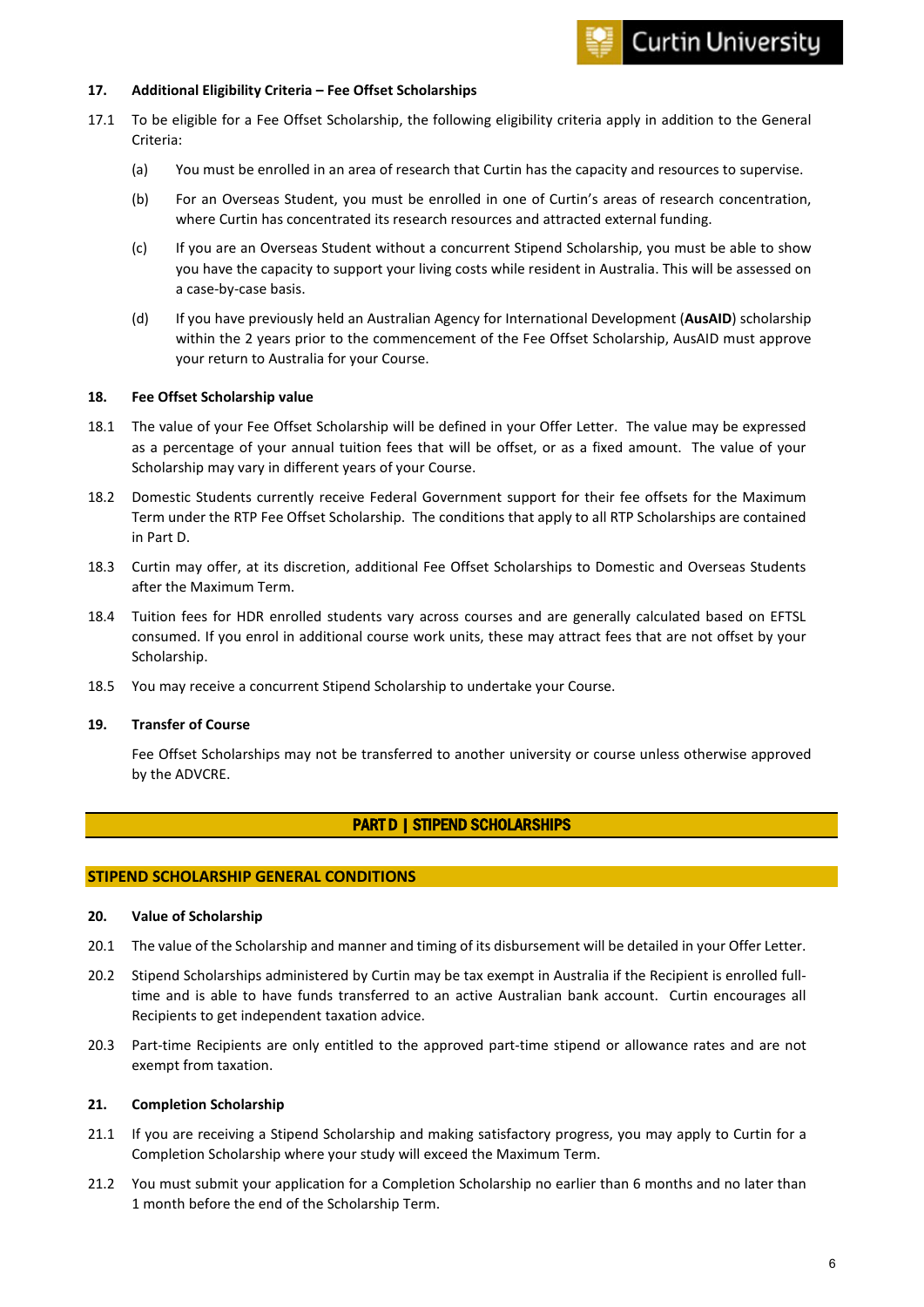- 21.3 Where your Scholarship is funded by an External Funding Party, you must obtain approval for the Completion Scholarship from the External Funding Party before applying to Curtin.
- 21.4 Curtin may award Completion Scholarships in its discretion but none of the following reasons qualify as sufficient grounds:
	- (a) changes to your Course enrolment;
	- (b) transfer of a Scholarship to another HEP; or
	- (c) your employment commitments.

# **22. Transfer of Course**

- 22.1 Curtin may approve a Recipient's request to change their research area provided:
	- (a) the new research area is one of Curtin's areas of research concentration;
	- (b) the two Heads of Schools who will be impacted by the change agree; and
	- (c) where the applicable Scholarship is funded by an External Funding Party, that External Funding Party has given their approval to the change of Course.
- 22.2 Where a Recipient changes the Course to another HDR degree at the same level, the Scholarship Term remains unchanged.
- 22.3 A Recipient who has started a Masters degree may apply to convert to a Research Doctorate in accordance with the *Higher Degree by Research (HDR) Admission and Enrolment Procedures*.
- 22.4 If the conversion is successful, Curtin will extend the Recipient's total Scholarship Term to the Maximum Term for a Research Doctorate Recipient.
- 22.5 Where you elect or are required, for academic or personal reasons, to change your enrolment from a Research Doctorate to a Masters, your Scholarship Term will be reduced to the Maximum Term for a Masters Recipient.
- 22.6 If at the time of conversion, your Scholarship Term for your Research Doctorate has exceeded the Maximum Term for a Masters Recipient, then your entitlement to the Scholarship will be at an end.

# **23. Leave Entitlements**

- <span id="page-6-0"></span>23.1 You are entitled to up to 20 working days' paid annual leave and 10 working days' paid sick leave for each year of the Scholarship, based on full-time enrolment. These periods of leave must be discussed with and approved by your supervisor. These leave entitlements may be accrued over the life of the Scholarship but will be forfeited when the Scholarship is terminated. These leave days will not extend the Scholarship Term.
- 23.2 Sick leave entitlements may also be used to cover leave for Recipients with family caring responsibilities. Recipients are required to take a Leave of Absence for periods of extended sick leave.
- 23.3 You are entitled to the following parental leave if you have completed at least 12 months of your Scholarship:
	- (a) 60 working days' paid maternity leave for giving birth or adopting a child during the Scholarship Term. Maternity leave must be taken no earlier than 8 weeks before the expected birth/adoption date and conclude no later than 80 working days after the actual birth/adoption date of the child.
	- (b) 10 working days paid parenting leave if your partner is giving birth during the Scholarship Term. This period of leave is to be taken anytime in the 80 working days immediately after the birth.
- 23.4 Leave will be paid at the rate the Scholarship is administered to the Recipient. Part-time Recipients will be entitled to leave calculated on a pro-rata basis.
- 23.5 If you are unable to pursue your studies, you may be able to apply for a Leave of Absence.
- 23.6 If you take leave from your Course, you must submit the approval form in a timely manner and, where possible in advance.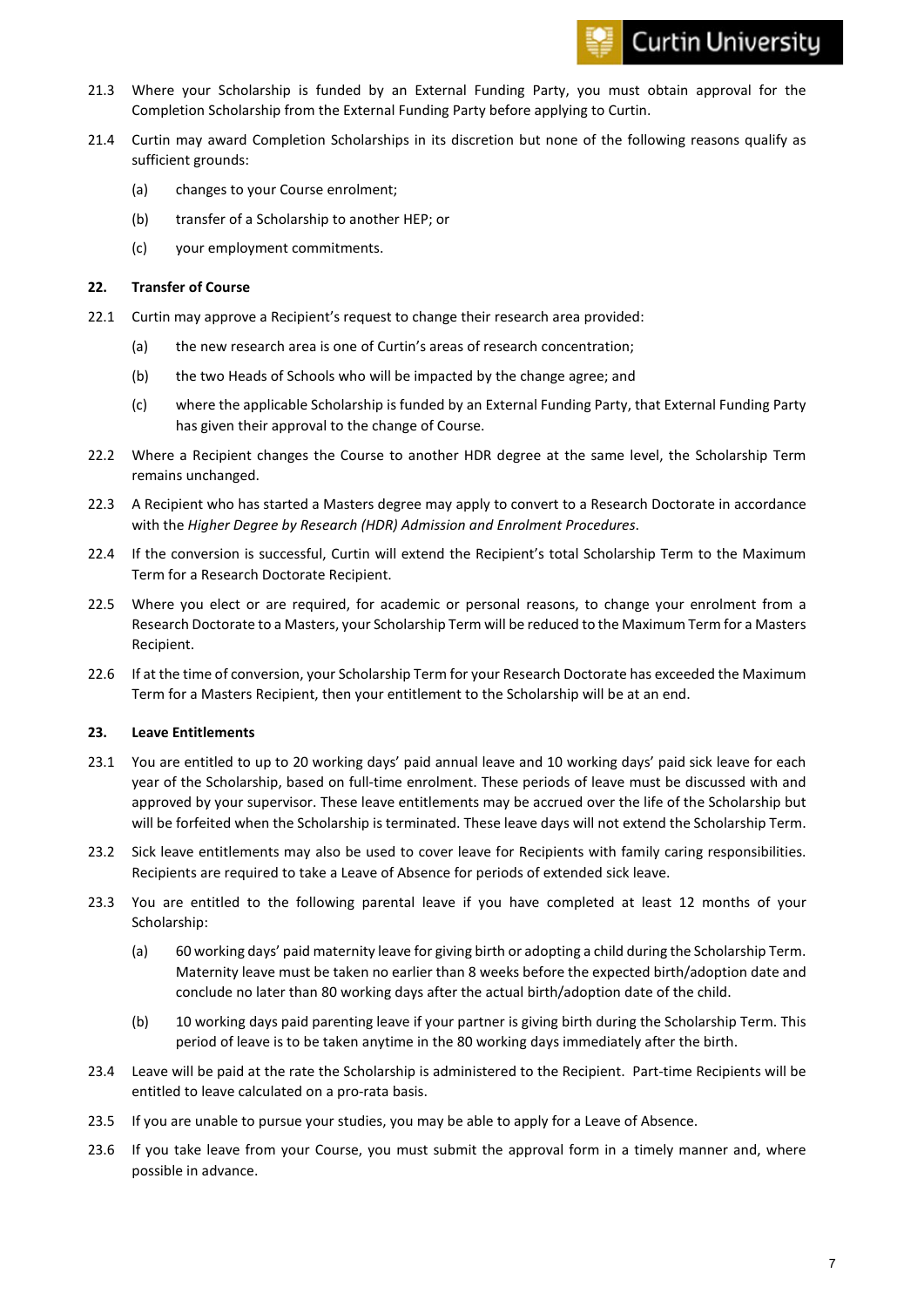# **Curtin University**

#### <span id="page-7-0"></span>**24. Overpayment of Scholarship**

- 24.1 If Curtin overpays your Scholarship in error, you must reimburse Curtin any overpayment in accordance with Curtin's instructions. No interest or other penalties are payable on the outstanding amount.
- 24.2 If you are overpaid more than a fortnightly Scholarship disbursement, Curtin may recover the overpayment by withholding future payments.

# **SHORT TERM SCHOLARSHIPS**

The following conditions apply to Short Term Scholarships and take precedence over the General Conditions in Part B and Part D to the extent of any inconsistency.

#### **25. Additional Eligibility Criteria – Short Term Scholarships**

- 25.1 To be eligible for a Short Term Scholarship, in addition to the General Criteria you must, unless otherwise approved by the ADVCRE, if undertaking:
	- (a) a Masters, not hold a Research Doctorate or a Masters degree or an equivalent research qualification;
	- (b) a Research Doctorate, not hold a Research Doctorate degree or an equivalent research qualification.
- 25.2 You may receive a concurrent scholarship to undertake your Course.

#### **26. Transfer of Course**

- 26.1 Where you change your Course to another HDR degree at a different level, the Scholarship Term will remain unchanged where you have:
	- (a) permission from the External Funding Party;
	- (b) not passed your Fully EFTSL Consumed Date; and
	- (c) not submitted your thesis, unless otherwise approved by the ADVCRE.
- 26.2 Short Term Scholarships may not be transferred to another university.

#### **27. Leave Entitlements**

Short Term Scholarship Recipients are not entitled to paid leave.

# **MRES STIPEND SCHOLARSHIP**

The following conditions apply to MRes Stipend Scholarships and take precedence over the General Conditions in Part B and Part D to the extent of any inconsistency.

#### **28. Additional Eligibility Requirements – MRes Stipend Scholarships**

To be eligible for a MRes Stipend Scholarship, in addition to the General Criteria you must:

- (a) have submitted a Curtin Bachelor Degree with First Class Honours; and
- (b) not have had your Curtin Honours award conferred.

#### **29. Value of Scholarship**

In addition to the approved stipend referred to in clause [20,](#page-5-0) you will receive an allowance of \$750 when you successfully complete Milestone 3, to be used for thesis printing and expenses for associated research consumables.

#### **30. Maximum Term**

- 30.1 The Maximum Term for a MRes Stipend Scholarship is 8 months.
- 30.2 Recipients of MRes Stipend Scholarships are not eligible for Completion Scholarships, unless otherwise approved by the ADVCRE.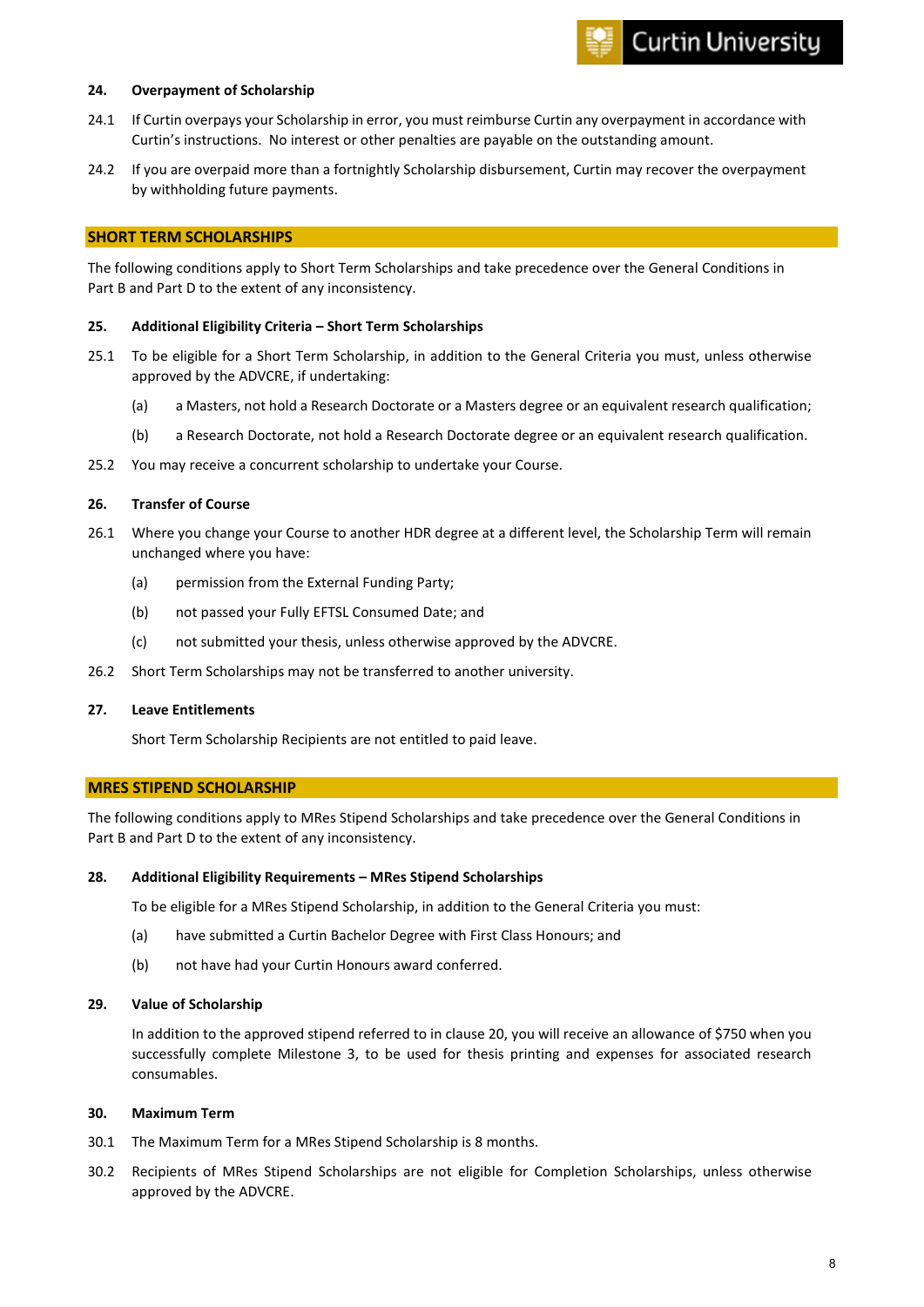#### **31. Transfer of Course**

- 31.1 MRes Stipend Scholarships may not be transferred to another university or course.
- 31.2 If you withdraw from the Masters of Research to do another HDR course, you may apply for another scholarship for that course. Subject to claus[e 31.3,](#page-8-0) if successful, the Maximum Term of your new scholarship will be reduced by the duration of the MRes Stipend Scholarship that you received.
- <span id="page-8-0"></span>31.3 If you withdraw from your Masters of Research and apply for a scholarship in a new HDR course more than 12 months after your withdrawal, the Maximum Term of your new scholarship will not be reduced.

#### **32. Research off-campus and outside Australia**

Recipients of MRes Stipend Scholarships will be approved to conduct a maximum of 2 months of research off-campus or outside Australia in accordance with claus[e 8.](#page-2-2)

# **RTP SCHOLARSHIPS**

The following conditions apply to RTP Scholarships and take precedence over the General Conditions in Part B and Part D to the extent of any inconsistency.

#### **33. Additional Eligibility Requirements – RTP Scholarships**

To be eligible for an RTP Scholarship you must, in addition to the General Criteria:

- (a) Not be receiving an equivalent award or scholarship from the Commonwealth; and
- (b) Not be receiving income from another source to support your general living costs while undertaking your Course if that income is greater than 75% of the RTP Stipend Rate. For this calculation, Curtin does not take into account income unrelated to your Course or income received for your Course but not for the purposes of supporting general living costs.

#### **34. Commencement**

- 34.1 The Offer Letter will provide a deadline for acceptance and the required enrolment date. Curtin will review any request to defer enrolment on a case by case basis. Extended deferral of enrolment will only be approved in exceptional circumstances.
- 34.2 If you previously held an Australia Awards Scholarship funded by the Department of Foreign Affairs and Trade and are still within the two-year exclusion period (as defined in the Australia Awards Scholarships Policy Handbook), you must provide Curtin with evidence that you have received approval from the Australia Awards Delivery Section to remain or return to Australia to start this Scholarship.

#### <span id="page-8-1"></span>**35. Value of Scholarship**

# 35.1 **Stipends**

- (a) The value of your Scholarship will be detailed in your Offer Letter.
- (b) Curtin will administer to you an annual stipend equivalent to:
	- (a) For full-time students: the [RTP Stipend Rate; or](https://www.education.gov.au/research-training-program)
	- (b) For part-time students: [half the RTP Stipend Rate,](https://www.education.gov.au/research-training-program)

for the relevant year of award of the Scholarship.

- (c) The RTP stipend is:
	- (a) indexed each year in accordance with the HES Act;
	- (b) exempt from taxation for full-time Recipients but not exempt from taxation for part-time Recipients;
	- (c) pro-rated annually to the EFTSL consumed in the Course.
- (d) Curtin will administer your stipend by making fortnightly payments direct to you into your nominated active Australian Bank account.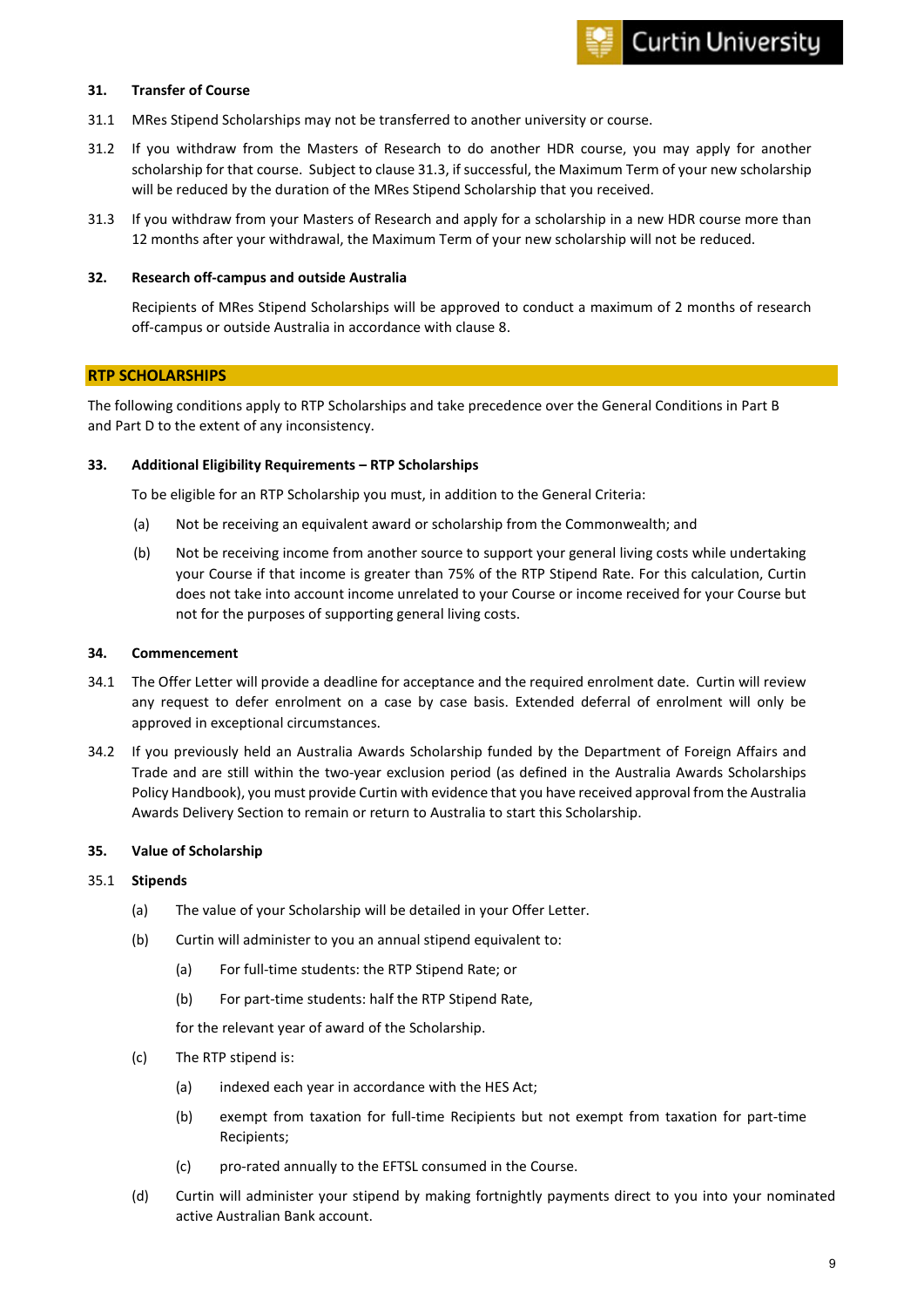#### 35.2 **Fee offset**

Your Offer Letter will contain details of any RTP Fee Offset Scholarship for your Course.

# 35.3 **Overseas Health Cover allowance**

- (a) Overseas Student Recipients with a valid student visa may be provided an allowance to cover the cost of standard overseas health cover for the Scholarship Term.
- (b) This allowance:
	- (a) is additional to the RTP Scholarship stipend; and
	- (b) where relevant and at Curtin's discretion, may cover the Recipient's spouse and dependents.

# 35.4 **Relocation allowance**

- (a) You may be eligible for a relocation allowance if you relocate your place of residence to Perth, Western Australia from an area defined as inner regional, outer regional, remote or very remote in the Australian Statistical Geography Standard or from interstate or overseas to commence your Scholarship.
- (b) The allowance:
	- (a) is additional to the RTP Scholarship stipend;
	- (b) will cover the cost of relocating the Recipient, and where relevant the Recipient's spouse and dependents;
	- (c) is paid at the maximum rate of \$600 per adult and \$250 per child up to a maximum of \$1,700;
	- (d) is only payable where the relocation to Perth occurs after the date of the Offer Letter; and
	- (e) must be claimed within 6 months of the start of the Scholarship Term.
- (c) To apply for a relocation allowance, you must provide:
	- (a) proof of marriage or de facto relationship (as defined in the *Family Law Act 1975* (Cth)) in effect before the date of the Offer Letter; and
	- (b) birth or adoption certificates for each dependent to be covered under the relocation allowance.
- (d) Curtin will process any successful claim after receiving original tax receipts.

# **36. Transfer of Course and Withdrawal**

- 36.1 Recipients changing their Course to another HDR degree at the same level, or enrolling in a HDR course after having previously withdrawn from their Course, may be entitled to:
	- (a) a Scholarship for the full Maximum Term if the new enrolment in the HDR course represents a new research project and consequently a new body of work (that is, work from the previous Course is not transferred to the new course); or
	- (b) their existing Scholarship for an adjusted Maximum Term less any period of study undertaken in the Course, if the new enrolment in the HDR course represents a continuation or overlap on the research project and body of work from the previous Course enrolment.
- 36.2 Curtin through the ADVCRE (or delegate) will assess your request to change on a case-by-case basis but will make any decision at its discretion.

# **37. Progression to a Research Doctorate Degree after Completing a Masters Degree**

Where you complete a Masters degree and then progress to a Research Doctorate degree, you will be entitled to the Maximum Term for any subsequent Scholarship for the Research Doctorate degree.

# **38. Transfer of a Scholarship to another HEP**

38.1 You may apply to transfer to another HEP. Curtin will assess the request on a case-by-case basis. Any approval is at the discretion of both HEPs.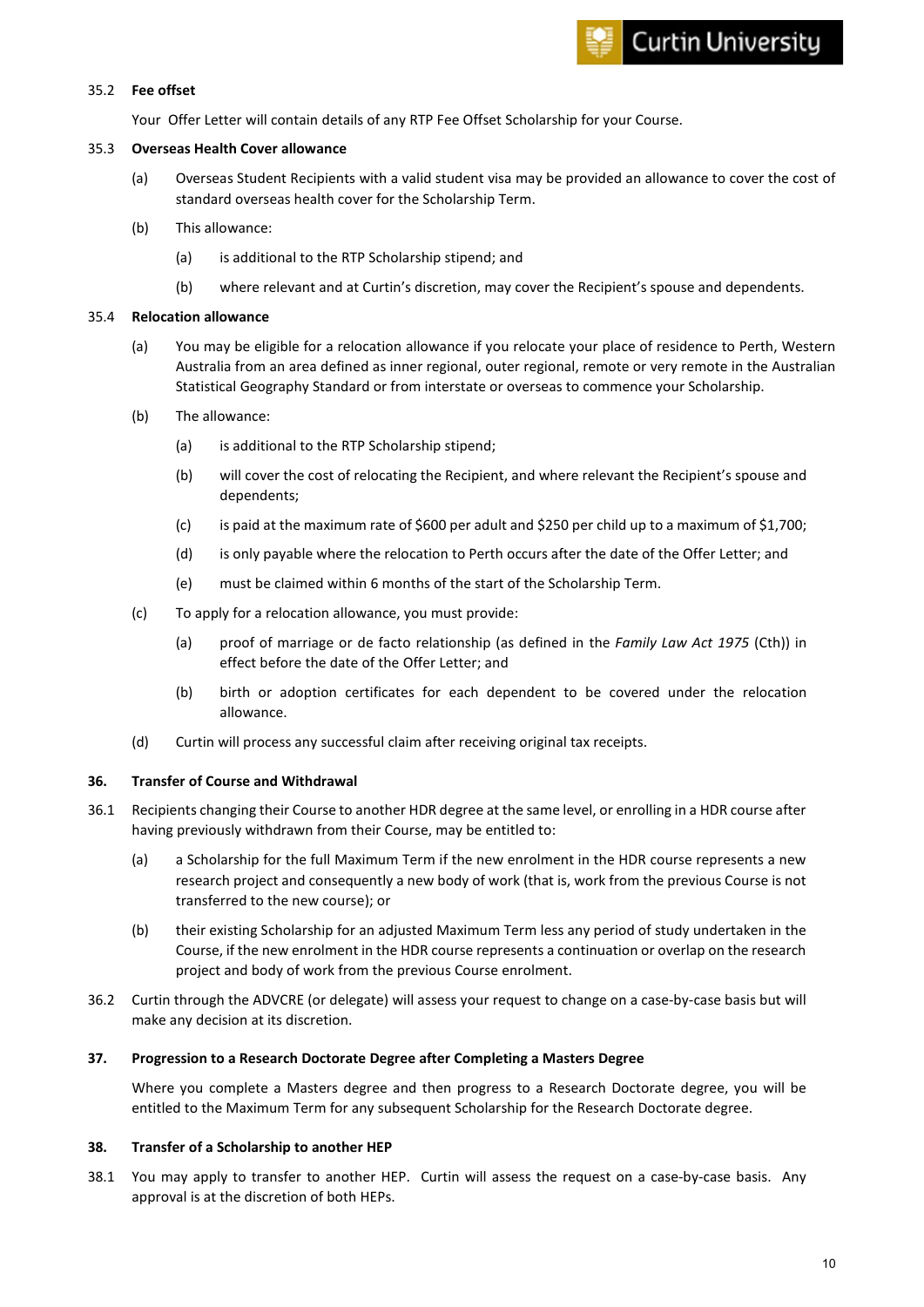- 38.2 The HEP accepting the transferring Recipient is responsible for supporting the Recipient's RTP Scholarship from the date of the transfer.
- 38.3 The Scholarship Term for the transferring Recipient will be calculated based on the initial Course commencement date at the originating HEP.
- 38.4 If you wish to transfer your Scholarship to Curtin from another HEP you must provide evidence of:
	- (a) the Scholarship award at the originating HEP;
	- (b) Course commencement and intended withdrawal date at the originating HEP;
	- (c) your equivalent full-time student load consumed in the Course at the originating HEP; and
	- (d) details of any applicable approvals and agreements, such as ethical approvals, authorship attribution agreements and intellectual property of the originating HEP or third parties' incorporated into your research materials.
- 38.5 Recipients transferring to Curtin will be subject to:
	- (a) the Maximum Term in relation to the Scholarship Term; and
	- (b) clause [35](#page-8-1) in relation to the value of the Scholarship.

#### **39. Termination of Scholarship**

In the case of an Overseas Student Recipient, termination of a RTP Stipend Scholarship may also result in concurrent termination of any Fee Offset Scholarship.

#### **40. Additional Leave Entitlements**

On provision of a medical certificate, you are entitled to receive additional paid sick leave of up to a total of 60 working days during a RTP Stipend Scholarship for periods of illness where you have exhausted the provisions of clause [23.1.](#page-6-0)

#### **41. Acknowledgements**

You must acknowledge the Australian Government's support in any published materials relating to your Course by including mention of support through an "Australian Government Research Training Program Scholarship" both during and after completion of your Course in all publications including books, articles, newsletters or other literary or artistic works which relate to your HDR project.

# PART E | DEFINITIONS

In these Conditions of Award, the following words have the following meanings:

| <b>ADVCRE</b>                                   | Associate Deputy Vice-Chancellor, Research Excellence.                                                                                                                                                                                                                                                           |
|-------------------------------------------------|------------------------------------------------------------------------------------------------------------------------------------------------------------------------------------------------------------------------------------------------------------------------------------------------------------------|
| <b>Australian Permanent</b><br><b>Resident</b>  | A non-citizen who holds an Australian permanent visa, to live, work and study without<br>restriction in Australia.                                                                                                                                                                                               |
| <b>Completion</b><br><b>Scholarship</b>         | An extension of your existing Stipend Scholarship for a period of up to 6 months.                                                                                                                                                                                                                                |
| <b>Conditional status</b>                       | The academic status associated with the Recipient's enrolment where the Recipient is<br>constrained by conditions determined by the Faculty Graduate Studies Committee or the<br>ADVCRE.                                                                                                                         |
| Course                                          | The course specified in the Recipient's Scholarship Offer Letter.                                                                                                                                                                                                                                                |
| <b>Curtin Policies and</b><br><b>Procedures</b> | Curtin's policies, procedures, guidelines, codes of conduct and other published documents<br>that apply to your Course and Scholarship, which may include but are not limited to<br>Curtin's Scholarships and Financial Assistance Policy and associated procedures and<br>Curtin's HDR policies and procedures. |
| <b>Domestic Student</b>                         | Has the same meaning as defined in the HES Act.                                                                                                                                                                                                                                                                  |
| <b>EFTSL</b>                                    | Equivalent Full-Time Study Load.                                                                                                                                                                                                                                                                                 |